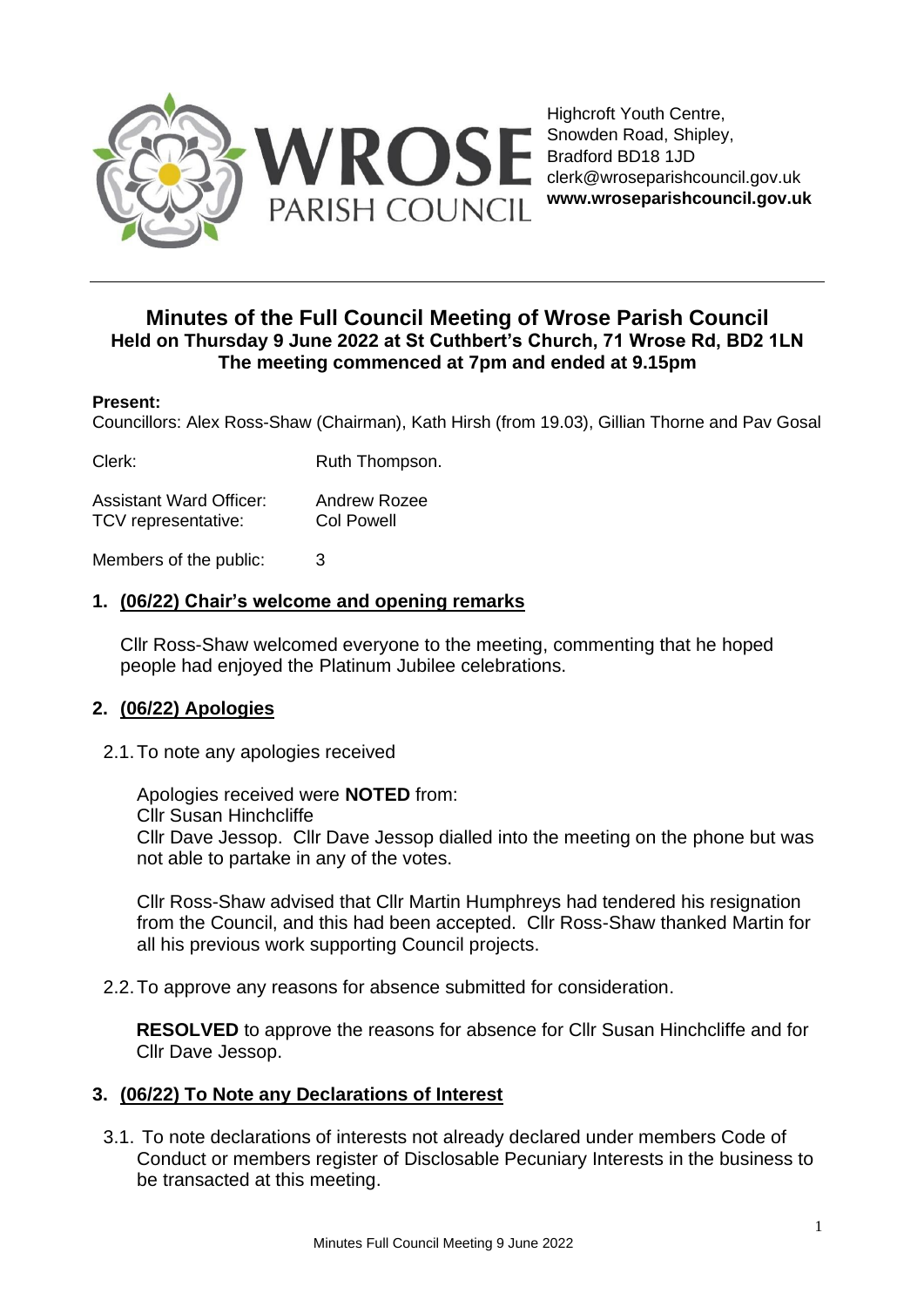No declarations of interest were made.

3.2. To approve any dispensation requests.

No requests to approve dispensation requests were made.

### **4. (06/22) Public Participation**

4.1.To receive a report from the PCSO.

The PCSO was unable to attend so no report was provided.

4.2.To receive a presentation from Col Powell from TCV to discuss Wrose Quarry Wetlands.

Col Powell outlined the plans for the development of the former quarry site in Wrose. Wetland areas are to be created and footpaths improved to give all yearround access. The work has now been approved and delivery should take between 6 and 9 months.

4.3.Public participation session

A member of the public noted that several potholes in the area had been marked up so work on these was anticipated, but others had been left unmarked.

A member of the public asked who would be responsible for commenting in planning applications following the resignation of Cllr Martin Humphreys as he had done this work previously. Cllr Alex Ross-Shaw commented that individual councillors could consider if they wanted to comment on behalf of the Council on applications submitted for consultation.

A member of the public advised of their concerned about a recently approved housing development which would make use of their unadopted road as an access point for the new houses. Cllr Alex Ross-Shaw advised that this was likely to be a civil matter and something that would not necessarily have been taken into account as part of the planning process. Cllr Pav Gosal confirmed that he had previously submitted an objection to the development on behalf of Wrose Parish Council.

Cllr Dave Jessop commented that not all the planters had been planted up yet. Cllr Gillian Thorne advised that this was still work in progress.

## **5. (06/22) Minutes**

5.1. To approve the minutes of the Annual Parish Meeting of Wrose Parish Council held on 12 May 2022, as a true ad accurate record of that meeting.

The Council **RESOLVED** to approve the minutes of the Annual Parish Meeting as an accurate record of that meeting.

5.2.To approve the minutes of the Annal Meeting of Wrose Parish Council held on 12 May 2022, as a true and accurate record of that meeting.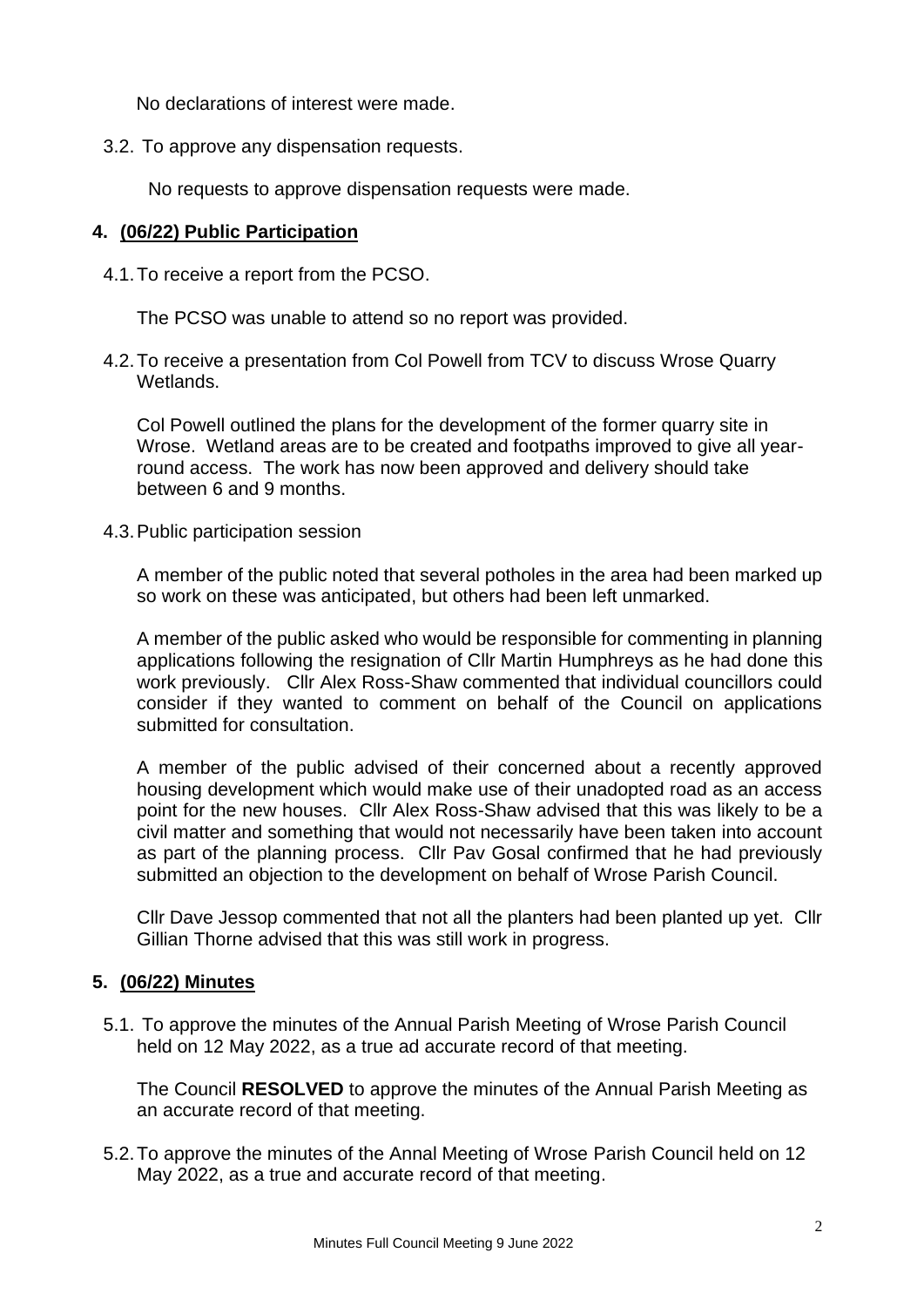The Council **RESOLVED** to approve the minutes of the Annual Meeting as an accurate record of that meeting.

5.3.To approve minutes of the ordinary meeting of Wrose Parish Council held on 12 May 2022, as a true and accurate record of that meeting.

The Council **RESOLVED** to approve the minutes of the ordinary meeting of Wrose Parish Council as an accurate record of that meeting subject to a change in spelling of Gainsby to Gaisby at item 4.2 (Public participation).

## **6. (06/22) Planning**

6.1.To consider planning applications received.

| <b>Reference</b>       | <b>Address</b>                                     | <b>Description</b>                                     | <b>RESOLVED</b>                            |
|------------------------|----------------------------------------------------|--------------------------------------------------------|--------------------------------------------|
| 22/02360/HOU           | Grid Ref: 416276 436541<br>Location: 58 Brookwater | Proposal: Construction of<br>two storey rear extension | The Council RESOLVED<br>to make no comment |
| Submit representations | Drive Bradford West                                | and garage conversion.                                 |                                            |
| by 17 June 2022.       | Yorkshire BD18 1PY                                 | Front and rear dormer                                  |                                            |
|                        |                                                    | windows.                                               |                                            |

6.2. To consider any other planning related issues.

No other issues were put forward for consideration.

6.3.To consider any planning enforcement issues.

No planning enforcement issues were brought forward for consideration.

## **7. (06/22) Wrose Parish Council**

7.1.To consider applications from eligible candidates for the Wrose Parish councillor vacancy.

No applications for consideration had been received. Cllr Ross-Shaw asked councillors to reflect on who in their network might be interested in becoming a councillor as there were now two councillor vacancies.

7.2.To complete and approve the Annual Governance Statement.

The Annual Governance Statement was completed, and the Council **RESOLVED** to approve the statement.

Councillor Pav Gosal left the meeting room at 20.15

7.3.To consider, approve and sign Section 2, the accounting statements of the AGAR.

The Council **RESOLVED** to approve and sign Section 2, the accounting statements of the AGAR.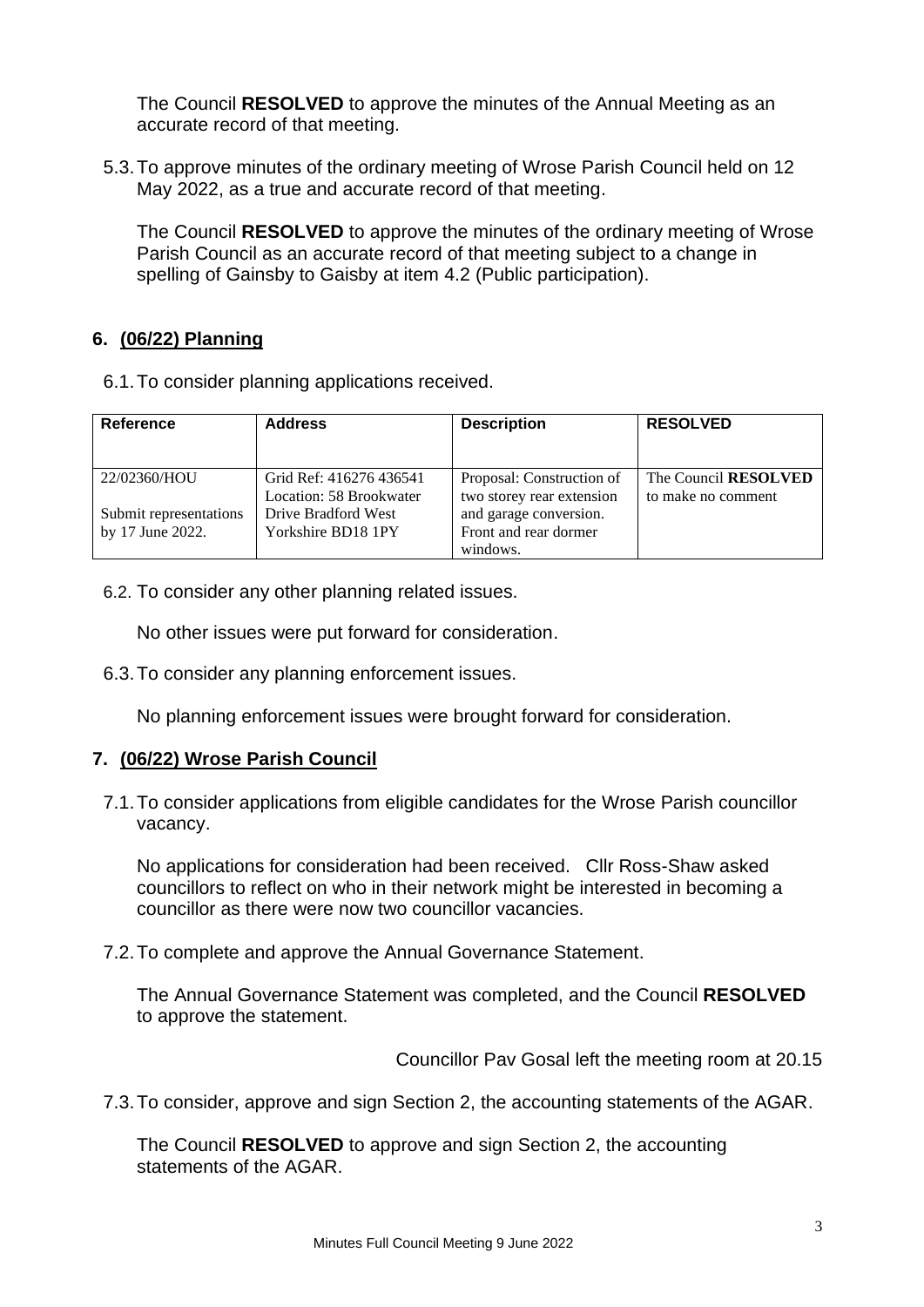7.4.To consider a statement explaining variations from the previous year on Section 2, in the accounting statements of the AGAR.

The Council **RESOLVED** to approve the statement explaining variations from the previous year on Section 2, in the accounting statements of the AGAR.

7.5.To consider the bank reconciliation to be submitted to support section 2 of the AGAR.

The Council **RESOLVED** to approve the bank reconciliation to be submitted to support section 2 of the AGAR.

7.6.To consider the statement to be published for any No responses shown on Section 1 of the Annual Governance Statement.

The Council **RESOLVED** to approve the statement to be published for any No responses shown on Section 1 of the Annual Governance Statement.

Cllr Pav Gosal returned to the meeting at 20.23

7.7.To agree the dates for public inspection of financial records.

The Council **RESOLVED** that the dates for the public inspection of the financial records should run from Thursday 16 June 2022 until Wednesday 27<sup>th</sup> July 2022.

7.8.To consider the updated Asset Register.

The Council **RESOLVED** to approve the asset register subject to the removal of the entry for broom handles which the council **RESOLVED** would be donated to the scarecrow festival.

7.9.To consider the approach to the disposal of the old laptop formally in the possession of councillor Jessop.

The Council **RESOLVED** that Cllr Ross-Shaw should securely dispose of the old laptop.

7.10. To receive an update from Cllr Ross-Shaw on the cost of a new website from the existing supplier.

Cllr Ross-Shaw advised that he had now contacted 3 potential website suppliers, including the current website provider, to obtain quotes for a rework of the current website. All suppliers had been supplied with a specification document detailing the essential elements that would be required in the new website.

7.11. To receive an update from the Clerk on the move to internet banking.

The Clerk advised that the application had been prepared but now that Cllr Martin Humphreys had resigned a different  $3<sup>rd</sup>$  councillor to act a signatory would be required.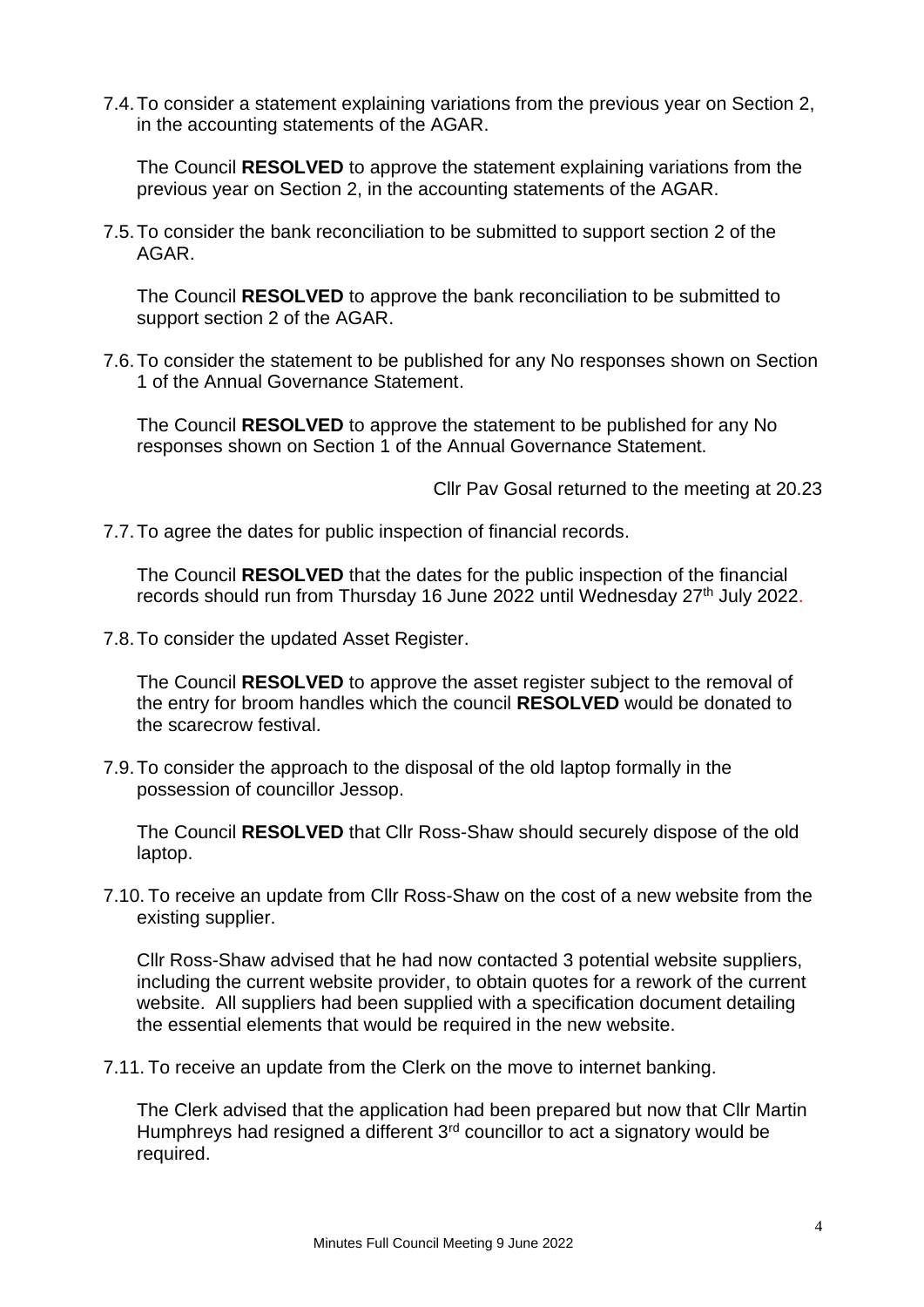The Council **RESOLVED** to add Cllr Gillian Thorne as the 3<sup>rd</sup> councillor signature and that no linked accounts with NatWest, RBS or the Post Office would be set up at this stage.

7.12. To note additional hours undertaken by the Clerk in April and May.

The additional hours that the Clerk has undertaken to date (15) were noted.

## **8. (06/22) Finance**

| Payee:                                      | <b>Description of goods/services:</b>                                             | <b>VAT</b> | <b>Total</b><br>Value:               |
|---------------------------------------------|-----------------------------------------------------------------------------------|------------|--------------------------------------|
| <b>BMDC</b>                                 | <b>Festival lights</b>                                                            | £1000      | £6000                                |
| <b>Ruth Thompson</b>                        | Printer<br><b>Envelopes</b><br>Postage                                            | £24.99     | £149.98<br>£1.25<br>£8.53<br>£159.76 |
| Information<br><b>Commissioner's Office</b> | Payment of registration fee (Setting up<br>of direct debit has not been possible) |            | £40                                  |

The council **RESOLVED** to approve the schedule of payments for June 2022 as listed above.

8.2. To note May direct debits and automatic payments.

| Payee:             | <b>Description of goods/services:</b> | Vat   | Total   |
|--------------------|---------------------------------------|-------|---------|
| <b>HSBC</b>        | <b>Bank Charges</b>                   |       | £ö      |
| <b>BG Business</b> | All Alone Road - Street Lighting      | £1.03 | £21.74  |
| <b>BMDC</b>        | Payroll charge - March                |       | £654.96 |

The May direct debits and automatic payments were **NOTED.**

8.3. To note payments approved by the Platinum Jubilee Working Group.

| Payee:                       | Description of goods/services:                | <b>VAT</b> | <b>Total</b><br>Value: |
|------------------------------|-----------------------------------------------|------------|------------------------|
| <b>National Film Archive</b> | Jubilee Film                                  | £15.93     | £95.00                 |
| Paid in May                  |                                               |            |                        |
| Alex Ross-Shaw               | High Viz Jackets                              | £7.58      | £67.50                 |
| To be reimbursed             | Supplied by Elite Industrial Supplies Limited |            |                        |

The payments approved by the Platinum Jubilee Working Group were **NOTED.**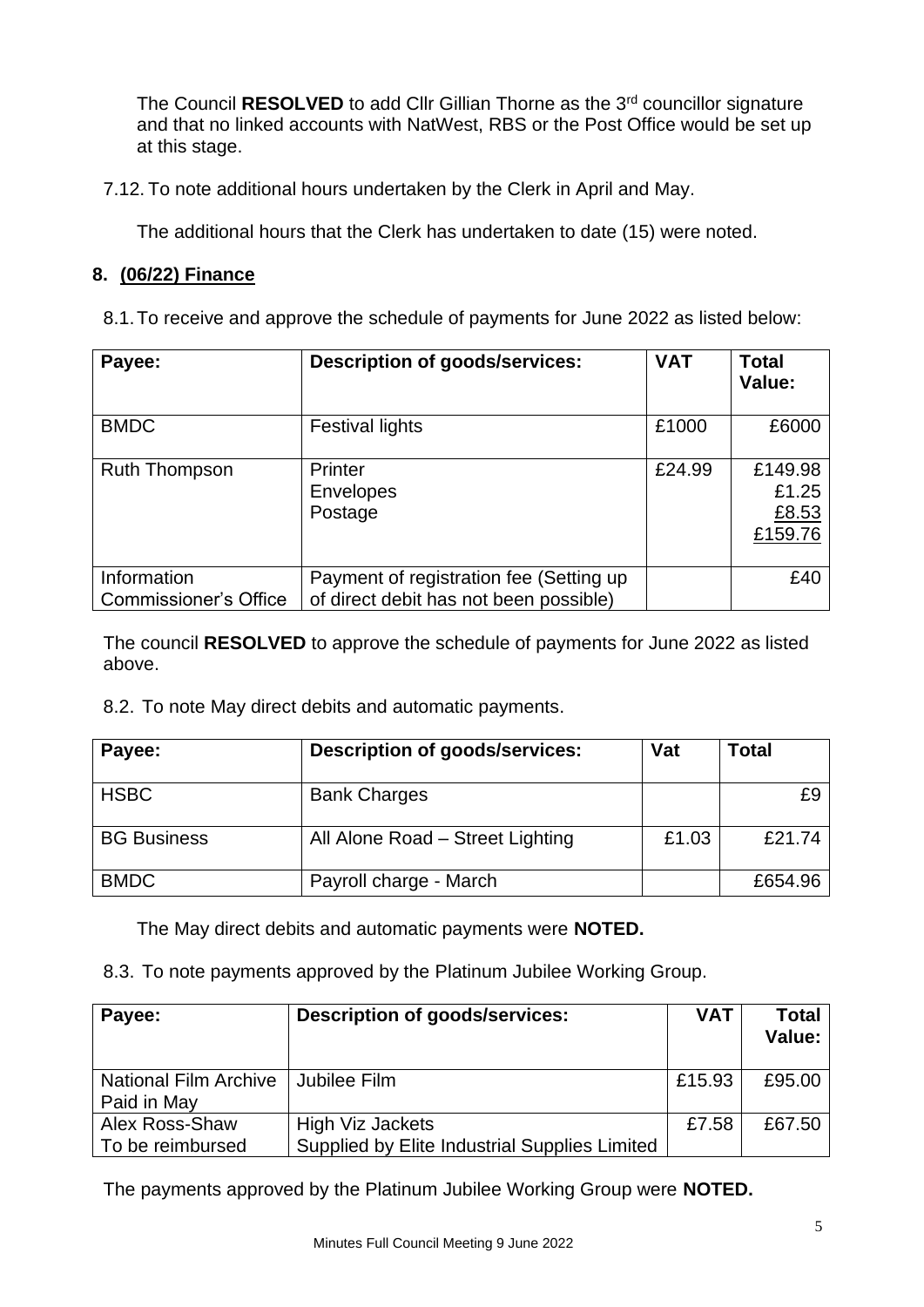8.4. To note reissue of payment due to non-payment of cheque by HSBC and to consider whether to stop the original cheque issued.

| Payee:                | Description of goods/services:                             | <b>VAT</b> | <b>Total</b><br>Value: |
|-----------------------|------------------------------------------------------------|------------|------------------------|
| <b>Wrose Carnival</b> | For the provision of public entertainment                  |            | £2000                  |
|                       | Replacement for cheque number 100639<br>issued in May 2022 |            |                        |

The Council **RESOLVED** to reissue the cheque for £2000 to Wrose Carnival and to stop the original cheque.

8.5.To approve a bank reconciliation to 31 May 2022 (as evidenced by bank statement and ledger/cash book).

The Council **RESOLVED** to approve the bank reconciliation to 31 May 2022.

8.6.To consider the budget allocation of £2,000 to TCV for matched funding on the Wrose Quarry Wetlands project.

The Council **RESOLVED** to approve the budget allocation of £2000 To TCV for matched funding on the Wrose Quary Wetland project.

## **9. (06/22) Grants**

9.1.To receive an update on grant requests received.

The Council noted that it had received a grant of £250 for Jubilee celebration funding.

## **10.(06/22) Council events, land. open spaces and utilities**

10.1. To receive an update from the Queen's Platinum Jubilee celebrations working group about how the event went.

The Council **RECEIVED** an update on the Queen's Platinum Jubilee celebrations held in Wrose which were deemed to have been a success with an estimated 200- 250 people attending the evening band and firework display.

The Council **NOTED** that there were some lessons to be learned from the event including earlier promotion of events and how toilet facilities can be provided.

10.2. To consider quotes for a cabinet plate for All Alone Road.

The Council **RESOLVED** to place an order for a cabinet plate at a cost of £10

10.3. To consider quotes from Bradford Works.

The Council **RESOLVED** for Cllr Gillian Thorne to clarify the location of each planter covered by the quote supplied by Bradford Works and to investigate if planter maintenance was required for the planters by the old Library.

10.4. To receive an update on the progress of allotments for Wrose